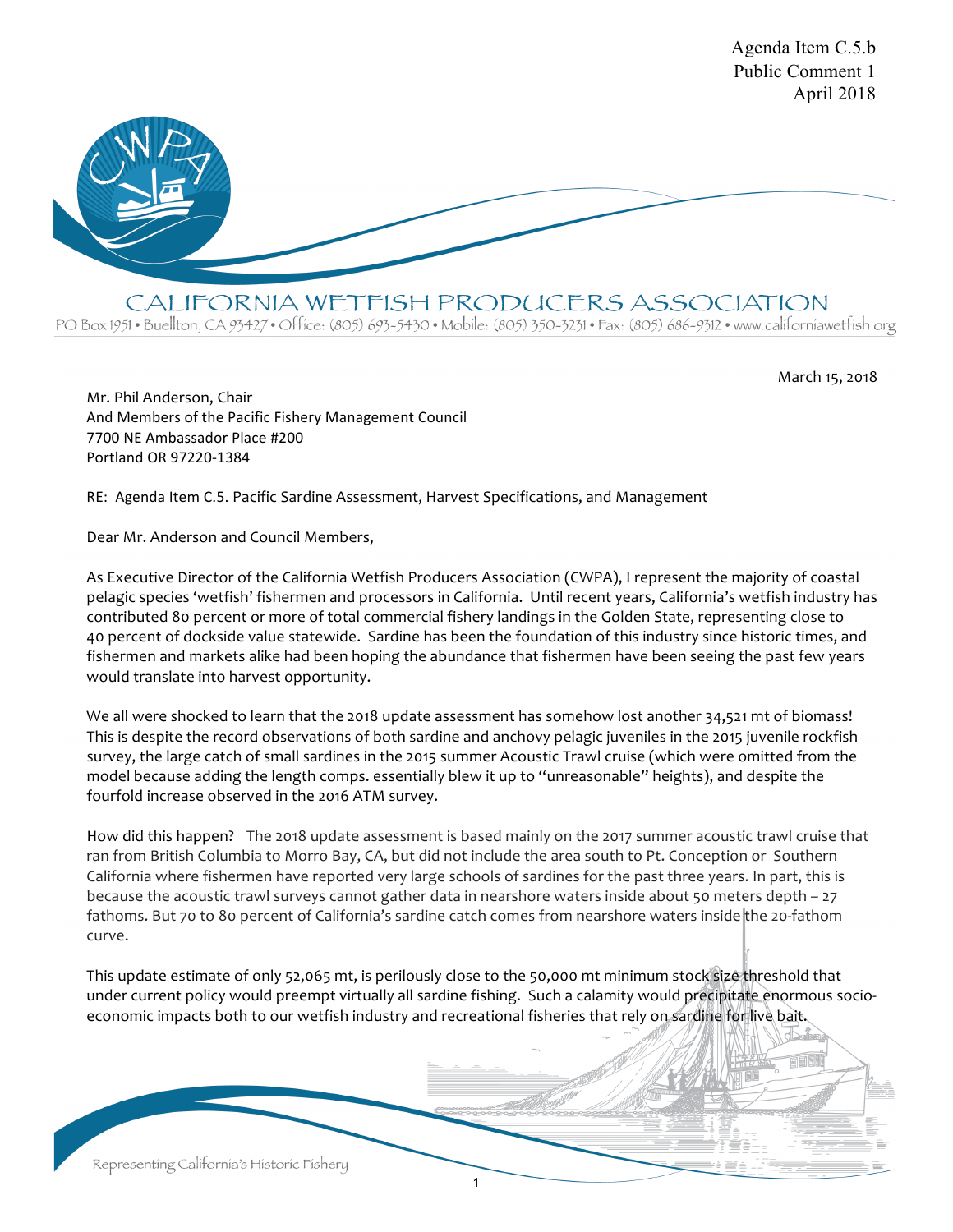**The elephantine problem with this update assessment is that it belies reality**: fishermen are seeing more sardines, not less, especially in nearshore waters in California where the NOAA acoustic surveys conducted to assess coastal pelagic species do not go. The 2018 update assessment of 52,000 tons, down from 86,586 tons in 2017 and 106,100 tons the year before, is based on a model that was characterized as the "least worst" option in the 2017 STAR Panel review, and included a change in methods and assumptions in estimating population size.

# The 2017 sardine STAR Panel report noted that **the results are generally robust to assuming that selectivity is a logistic function of length (but that implies that some age-1+ animals are not available to the ATM survey)**

Scientists acknowledge that assuming the acoustic survey 'sees' all the fish leads to lower biomass estimates. Yet the STAR Panel report also stated this: **The estimate of age 1+ biomass is less than the estimate of age 1+ biomass on 1 July 2016 from the 2016 stock assessment (106,137t). This is a consequence of the change in assessment methodology, in particular that selectivity for the ATM survey is assumed to be uniform for fish aged 1 and older (assuming that selectivity is logistic in model ALT increases the estimate of 1+ biomass from 86,586t to 153,020t).**

It is obvious to fishermen that the survey selectivity is not uniform! The survey missed a lot of fish, yet Model Alt estimated a Q of 1.15 in the 2018 update assessment, notwithstanding the 2017 sardine STAR panel review statement that a Q of 1.1 was "unlikely". (Please also see our comments re: Agenda Item C.3.b. the ATM Methods Review). In fact, with different assumptions, the 2017 biomass estimate would increase from 86,586 tons to 153,020 tons.

# **We ask the Council to ask the stock assessment team to rerun the model with the assumption that selectivity is logistic. It would be interesting to learn what that biomass estimate would be.**

Given these concerns, coupled with the concerns expressed in both the 2017 sardine STAR panel review and the recent ATM methods review regarding current assessment methodology, and in light of the inflexibility in the current Terms of Reference for stock assessments, preventing the use of "best available common sense" in these flawed situations, **we respectfully request another sardine STAR panel review as soon as possible, including consideration of all available indices, such as the juvenile rockfish survey and the CDFW/CWPA aerial survey.**

In light of the uncertainty in this update stock assessment, we also recommend the following:

- **The update specifies ABC for Tier 1 as 10,823 mt. We recommend readopting the management measures approved in 2017, including the addition of a research set aside as part of the ACL to allow both the PNW and CA EFP research.**
- We note that the fishery start date was changed only a few years ago because the stock assessment team (STAT) complained they did not have time to process and analyze data in time for a January 1 start date. **We do not support changing the start date back to January, because we do not support moving to a survey-based assessment, in light of all the concerns expressed.**
- We also note that the assumed birthdate for sardine is July 1. If the start date reverted to January 1, the STAT would still need to project biomass, so similar issues would prevail.
- Another issue that I noted in my CPSAS statement in the STAR panel report: Assigning July 1 as the standardized birth date for sardine also presents problems, particularly in light of recent year ocean conditions that have precipitated sardine spawning earlier in the year, too early to be observed in April DEPM surveys, and producing age-0 fish assumed too small to be captured in ATM surveys. Yet an abundance of small fish exists!

I'm attaching for your review a summary of key points from the 2017 sardine STAR panel review, and my comments as CPSAS representative.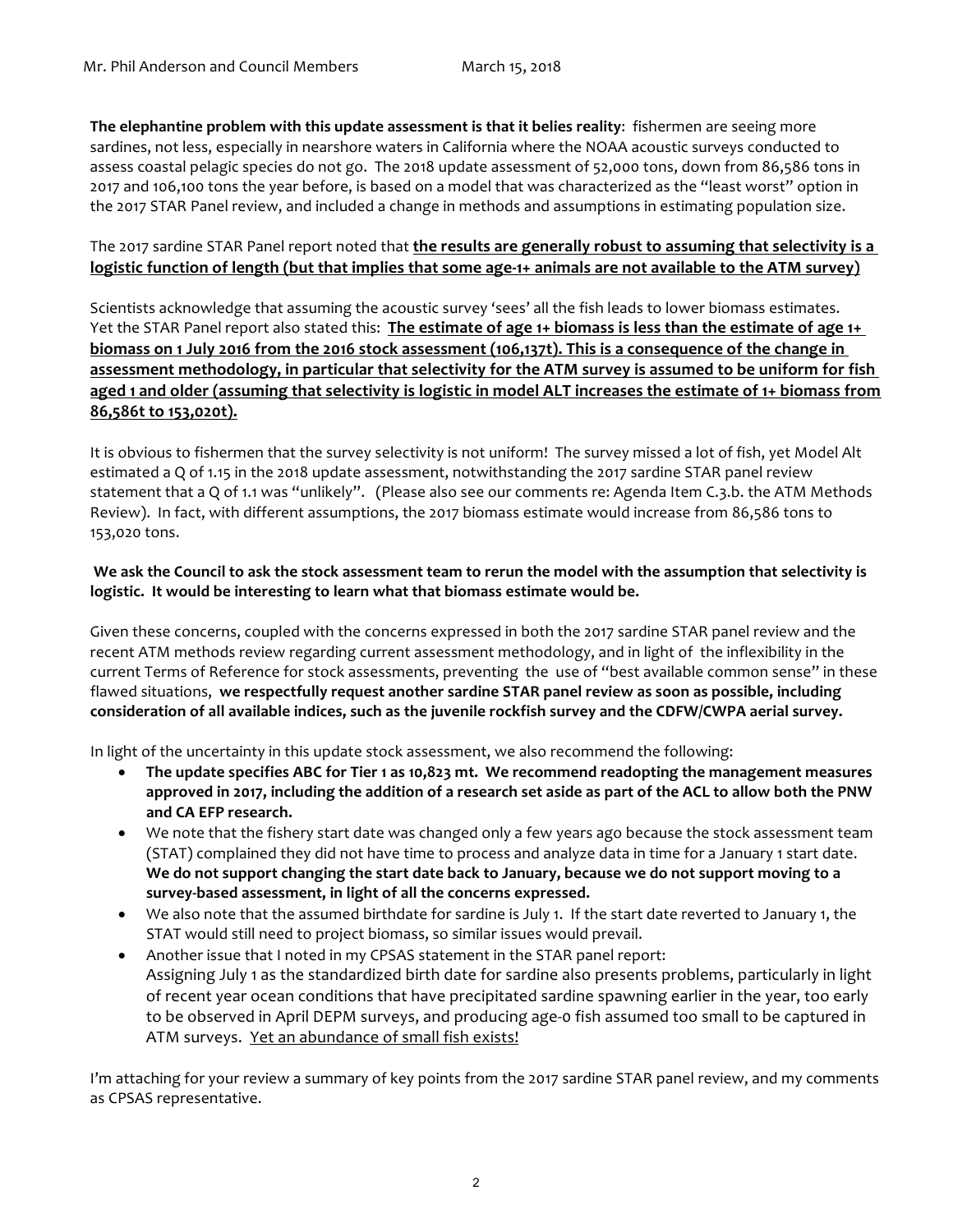I appreciate your consideration of our deep concern with the 2018 sardine update stock assessment and our request to approve a new STAR panel review as soon as possible.

Thank you.

Best regards,

Dane Plexe Steel

Diane Pleschner-Steele Executive Director

#### EXCERPTS FROM SARDINE STAR PANEL MEETING REPORT (Agenda Item G.5.a, April 2017)

#### **3) Technical Merits and/or Deficiencies of the Assessment**

#### *Alternative assessment approaches*

The Panel considered four ways to estimate age 1+ biomass on 1 July 2017: (a) use the estimate of biomass from the summer 2016 ATM survey, (b) project the estimate of biomass from the summer 2016 ATM survey to 1 July 2017 using the 'survey projection' model (or an alternative approach), (c) model ALT, and (d) the model on which the 2014-16 assessments were based. **The Panel had concerns with, and comments on, all of these methods:**

• Assuming that the 1 July 2017 biomass equals the estimate of biomass from the summer 2016 ATM survey ignores mortality (from natural causes and from fishing), growth and recruitment from July 2016 to July 2017. However, this method is simple to implement because it does not rely on a model, nor does it rely on estimates of age composition for which sample sizes are low.

• Projecting the biomass from the 2016 ATM survey to 1 July 2017 accounts for mortality, growth and recruitment from July 2016 to July 2017. **However, the approach used to convert from length composition to age composition is incorrect, and the method used to derive the CV of age 2+ biomass does not allow for uncertainty in population age composition, projected weight-at-age and maturity-at-age**. In addition, the method relies heavily on model ALT because approximately half of the age 1+ biomass on 1 July 2017 consists of age-1 animals, i.e. the estimate of this biomass is based to a substantial extent on the stock-recruitment function from model ALT. Finally, the value for *M* of 0.6yr<sup>-1</sup> has no clear justification. The version of the projection model provided initially to the Panel did not account for catches so it could not be applied were the targeted sardine fishery to be re-opened, and does not account for the limited catches during 2016.

• **Model ALT has several of the problems associated with the 'survey projection' model, i.e. the agecomposition data are based on a year-invariant age-length key, and the basis for** *M***=0.6yr<sup>-1</sup> lacks strong** empirical justification (and indeed likelihood profiles indicate some support for lower *M* than the value adopted for model ALT**). In addition, the model presented to the Panel predicted age-0 catch in the ATM survey even though it is assumed that age-0 animals are not selected during the ATM survey**. It appears that the model predictions of age-0 animals in the ATM survey are actually model-predicted numbers of age-1 animals that are predicted to be mis-read as age-0 animals. However, examination of the ATM survey length-frequencies suggests that that some age-0 animals (or animals that were spawning earlier in the year) are encountered during the surveys (Fig. 5). **Model ALT estimates Q to be 1.1, which is unlikely given some sardine are not available to the survey owing to being inshore of the survey area.**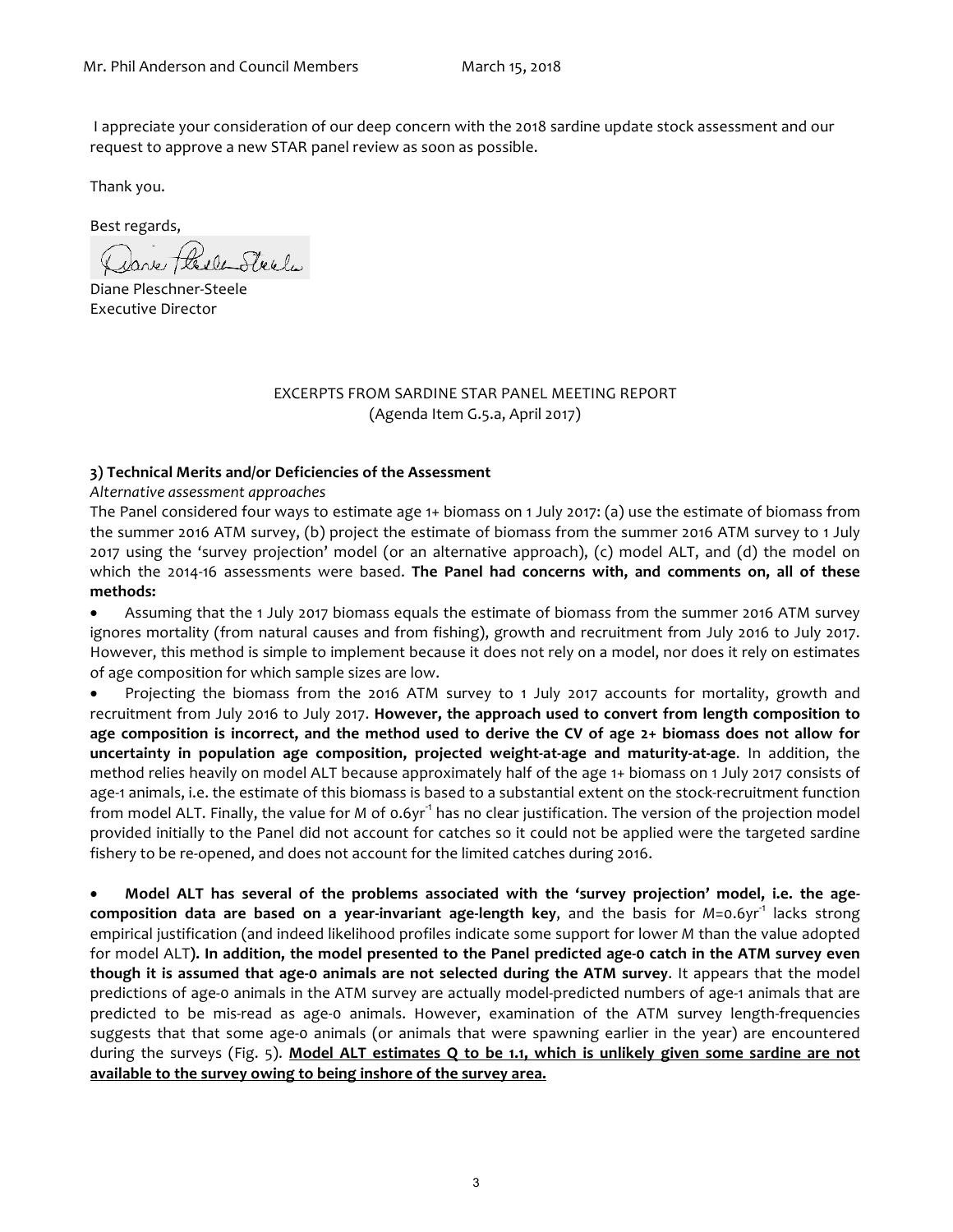• The model on which the 2014-16 assessments were based was approved for management by the 2014 STAR Panel. However, **that assessment had some undesirable features, including extreme sensitivity to the occurrence of small (<~15cm fish) in the ATM surveys, poor fits to the length-composition and survey data, and sensitivity to the initial values for the parameters** (i.e. local minima). These sensitivities and the resultant high uncertainty about population scale were noted in previous reviews.

The Panel explored alternatives to the current selectivity formulation to better understand why model ALT was predicting age-0 catch when selectivity for age-0 fish was set to zero. **It was noted that the results are generally robust to assuming that selectivity is a logistic function of length (but that implies that some age-1+ animals are not available to the ATM survey),** allowing for time-varying age-0 selectivity, and estimating a separate selectivity pattern for ATM survey age-composition data.

The Panel noted that the 'survey projection' model and model ALT **both rely on the samples from the ATM surveys to compute weight-at-age and survey age-composition data. The samples sizes for age from each survey are very small (16 – 1,051), which means that estimates of, for example, weight-at-age are highly uncertain.** The procedure of ensuring that weight-at-age for a cohort does not decline over time seems

intuitively correct. However, if the estimated mean weight of young fish in a cohort is anomalously high or low due to sampling errors (owing to small samples), it can impact the weight-at-age of that cohort for all subsequent ages.

Given the current management approach that requires an estimate of age-1 biomass at the start of July, the Panel and STAT agreed that model ALT was the best approach at present for conducting an assessment for the northern subpopulation of Pacific sardine, notwithstanding the concerns listed above. The results from the assessment are robust to changes to how selectivity is modelled, the value for steepness and data weighting, **but there were several concerns with this model that could not be resolved during the Panel meeting. Assuming uniform selectivity leads to lower estimates of current 1+ biomass, but this assumption reflects the expectation that all fish in the survey area are vulnerable to detection during an acoustic survey.**

The estimate of age 1+ biomass on 1 July 2017 from model ALT is 86,586t (CV 0.363). Model ALT indicates that age 1+ biomass has rebuilt close to that in 2014, owing to a substantial increase in biomass based on the indices from the survey (Fig. 6). **The estimate of age 1+ biomass is less than the estimate of age 1+ biomass on 1 July 2016 from the 2016 stock assessment (106,137t). This is a consequence of the change in assessment methodology, in particular that selectivity for the ATM survey is assumed to be uniform for fish aged 1 and older (assuming that selectivity is logistic in model ALT increases the estimate of 1+ biomass from 86,586t to 153,020t).**

### **5) Unresolved Problems and Major Uncertainties**

The core issues for stock assessments continue to be related to the temporal and spatial scale of the surveys and **insufficient sample sizes of age-length for sardine in the ATM survey**. The ability of a single boat following fixed transects along the entire sardine NSP region over a single period to sufficiently observe and sample a highly mobile schooling fish that exhibits high variability in recruitment, migratory patterns and timing, school structure, and depth distribution remains a core challenge. The relatively small sample size of sardine for biological analysis remains a concern related to acoustic expansions, population model estimates, and projection forecasts that depend on age composition and size-at-age information. A solution may require more resources than SWFSC has at its disposal so that will require Council action; resolution of this issue is outside of the ability of the Panel to address.

The Panel identified concerns with all of the proposed assessment approaches as highlighted in Section 3 of this report. In relation to model ALT, the Panel was unable to fully resolve the issue of observations of age-0 animals in the ATM survey age compositions, and how to compute age-composition and weight-at-age for the ATM survey.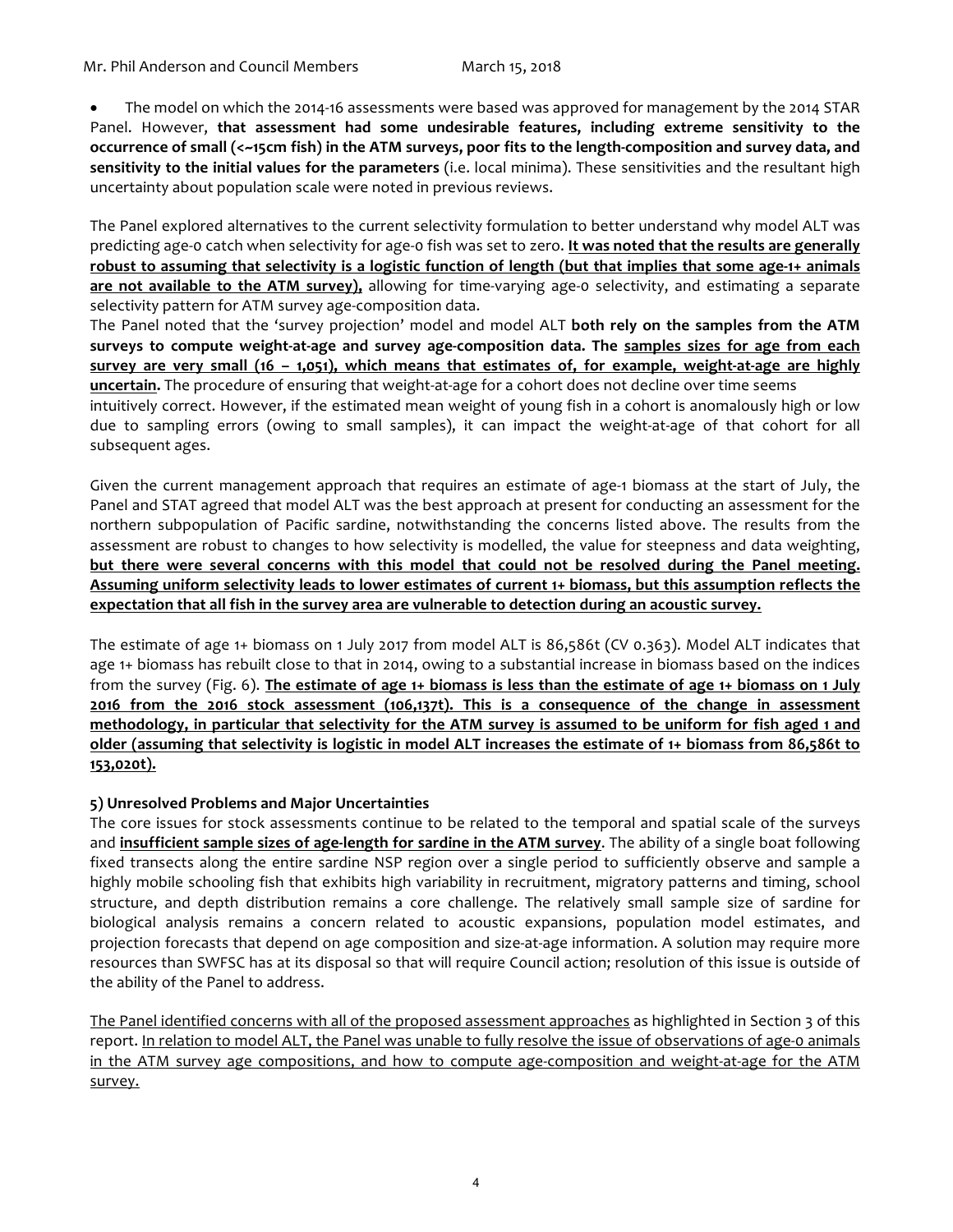## EXCERPT FROM CPSAS STATEMENT SARDINE STAR PANEL REVIEW 2017

The CPSAS representative commends the Panel and STAT for their extensive and thoughtful body of work throughout the 2017 sardine STAR panel. Unfortunately, the 2017 sardine assessment again encountered the same difficulties observed in previous STAR panels. **Most of the unresolved problems and major uncertainties listed in the 2011 and 2014 STAR panel reports still exist.**

Earlier panels pointed out significant scaling issues. The 2017 assessment also encountered issues with ageing, notably an **age-length key that was deemed incorrect**. One persistent problem is the very small sample size for biological composition data obtained during ATM surveys and other sampling; another is the high variability in length-at-age observed in sardine year-to-year. As pointed out during the meeting, an age/length key averaged over seasons is not valid; it ignores differential cohort strengths. This presents a major problem in model projections, and adds another layer of uncertainty considering the current time lag between field surveys and the development of either ATM survey-based or model-based management advice for the fishery.

**Assigning July 1 as the standardized birth date for sardine also presents problems, particularly in light of recent year ocean conditions that have precipitated sardine spawning earlier in the year, too early to be observed in April DEPM surveys, and producing age-0 fish assumed too small to be captured in ATM surveys**. **Yet an abundance of small fish exists!** In fact, the 2015 summer ATM survey did encounter a spike of very small fish. A record number of pelagic juvenile sardines (and anchovies) also was found in the 2015 juvenile rockfish cruise. However, the length-composition data for the small fish were omitted from the assessment model in 2015 because the biomass estimate produced was "unrealistic."

**Ironically, none of the approaches considered at this STAR panel meeting found adequate evidence of recruitment in 2016 to boost the stock assessment "number" in 2017. In fact, the projected biomass estimate for 2017 is lower than 2016 at a time that sardines are increasing in abundance, apparently coast-wide, but certainly in California. The current report attributed this to a change in assessment methodology**.

Fishermen from the Pacific Northwest and California who attended the STAR panel meeting reported that they have observed an abundance of 3-6 inch fish for the past couple of years, particularly in live bait catches. California fishermen delivered samples of these fish to the SWFSC and California Department of Fish and Wildlife (CDFW). But while the 2016 draft stock assessment did include a small number of live bait catches (now the only active non-treaty fishery for sardine on the West Coast), the corresponding biological-composition data were not aged and hence included in the assessment.

In the opinion of the fishermen, an opinion shared by this CPSAS representative, **none of the four approaches considered during the panel meeting accurately reflect the biomass of sardine now in the ocean.** The Panel also voiced concerns with all the methods presented; those concerns are reflected in the body of this report under **Technical Merits and/or Deficiencies of the assessment.**

The CPSAS representative highlights major concerns, including:

• The STAT now recommends the ATM survey as the most objective survey method. However, ATM surveys at present do not capture fish in the upper water column, nor a large biomass of young fish (sizes 3 inches and up) that fishermen have observed in nearshore waters since late 2014; this biomass is largely inside ATM survey tracks. But the ATM survey is assigned a catchability quotient (Q) of 1 nonetheless, meaning it "sees" all the fish. The Q for Model ALT, which is based largely on ATM survey data, is estimated at 1.1, which the STAR Panel report calls into question, given for example the unquantified volume of fish in nearshore waters.

• **The summer 2016 ATM survey reported a fourfold increase in age 1+ biomass, but the biomass estimate produced is substantially lower than the estimate used for management in 2016. The STAR panel found fault with the methodology used to project the 2016 biomass to 2017. So do we – but using the 2016 ATM biomass estimate without adjusting for recruitment ignores reality.**